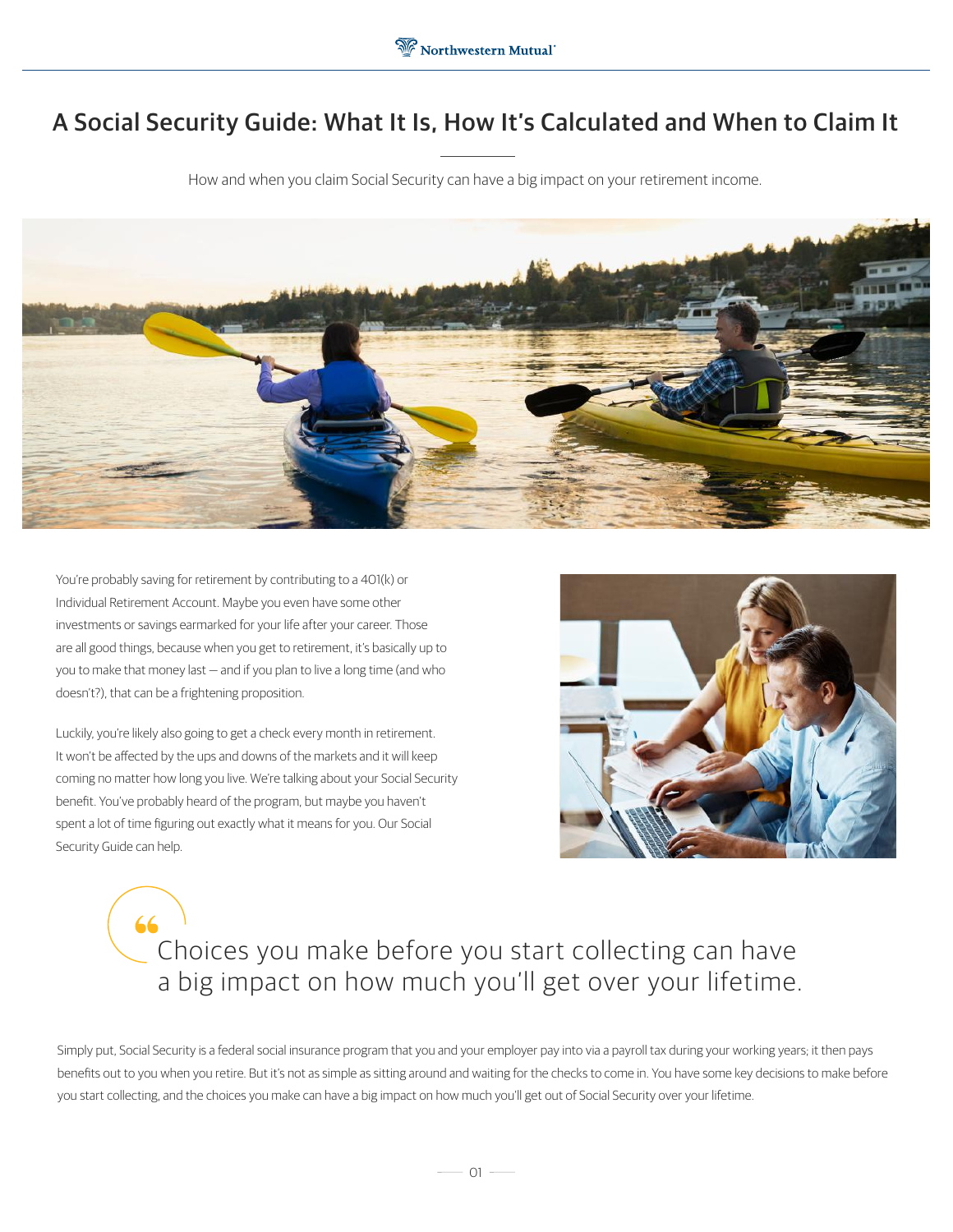## WILL SOCIAL SECURITY EVEN BE AROUND WHEN I RETIRE?

You may have read some scary headlines that claim Social Security will be gone by the time you retire. While it certainly has some potential issues, the reality is it's probably going to be there for you – at least in some form. As it now stands, Social Security will be able to pay full retirement benefits until 2035. At that point, unless the government raises the Social Security tax, it will have to cut back. But even then, Social Security expects to be able to pay about three-quarters of promised benefits.



# HOW IS MY BENEFIT CALCULATED?

Believe it or not, it's complicated.

First, during your working years, most people must earn 40 Social Security credits. Depending on how much income you earn, you can receive up to four credits for each year you work. Then your benefits are based on the average of how much money you made during your highest-paid 35 years of work. (If you didn't work for 35 years, 0 is entered into your equation for each year there are no earnings.)

Your earnings are adjusted for inflation and then used to calculate something Social Security refers to as the average indexed monthly earning (AIME). That number is then applied to a formula that's used to calculate your primary insurance amount (PIA), or the amount you'll receive from Social Security.

#### HERE'S HOW YOUR PIA IS CALCULATED FOR 2020

#### HERE'S THE CALCULATION USING AN AIME OF \$6,000

| 90 percent of the first \$960 of your AIME   | $$864/m$ onth<br>$($ \$960 x .9)                                             |
|----------------------------------------------|------------------------------------------------------------------------------|
| 32 percent of the next \$4,825               | $$1,544/m$ onth<br>$($4,825 \times .32)$                                     |
| 15 percent for anything over \$5,785         | \$32.25/month<br>(Remaining AIME is \$215 (\$6,000 - \$960 - \$5,785) x .15) |
| ADD IT ALL UP TO GET<br>YOUR MONTHLY BENEFIT | \$2,440.25/month<br>$($ \$864 + \$1.544 + \$32.25)                           |

Your wages aren't the only factor: Cost-of-living adjustments can increase your benefit each year based on an inflation percentage. It's not a sure thing though — in 2016 there was no increase. Bear in mind, too, that there is a maximum amount of Social Security income you can receive. The monthly maximum benefit for those who reached full retirement age (FRA) in 2020 is \$3,011. (Your FRA is determined by the year you were born.) But that maximum limit would go up or down depending on if you claimed your Social Security benefits earlier or later than FRA.

(See more on the formula from the Social Security Administration, take a look here.)



DID YOU KNOW For 2020, the maximum monthly benefit is \$3,011.

 $\overline{\phantom{0}}$  02  $\overline{\phantom{0}}$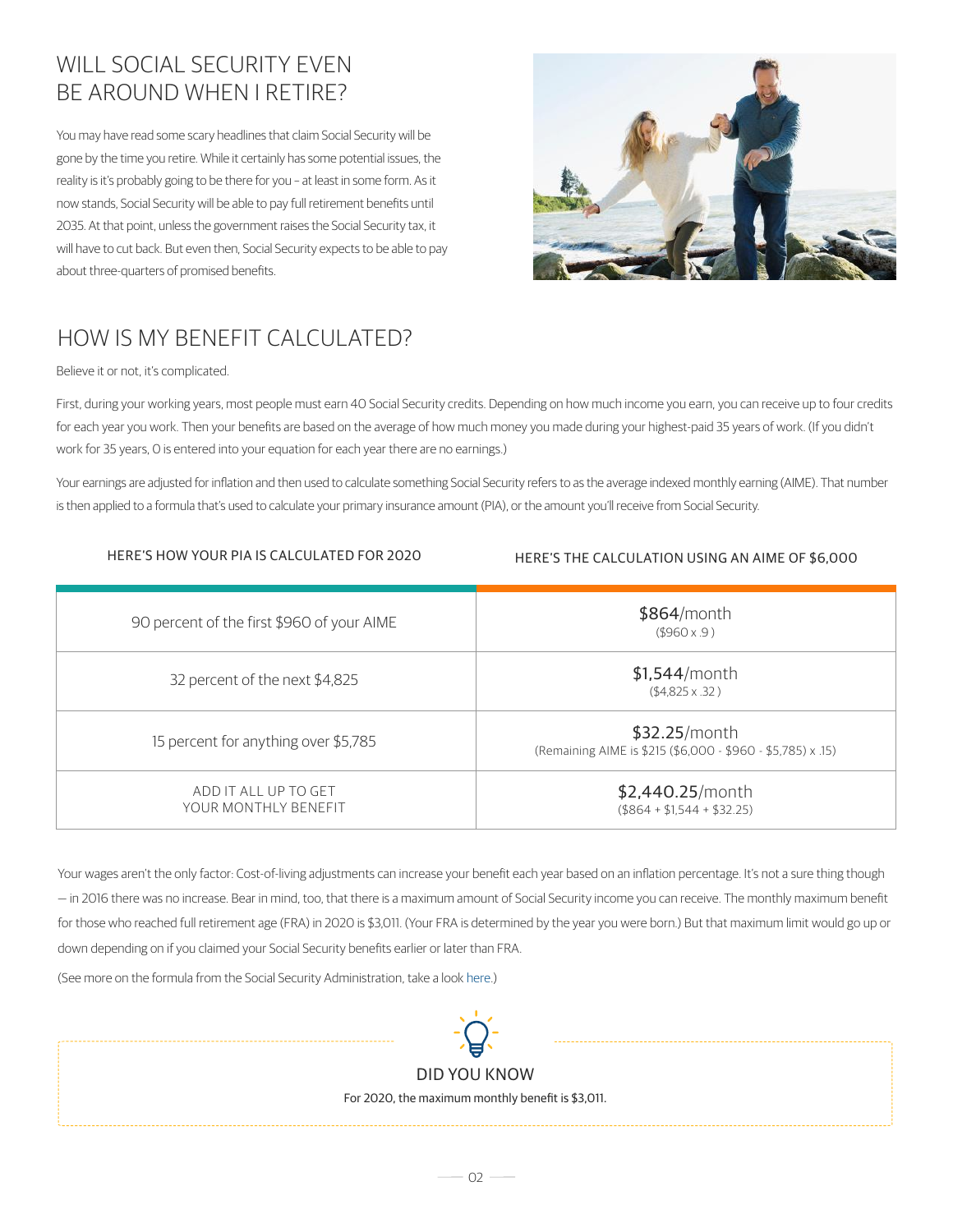## HOW DO I KNOW WHEN TO CLAIM SOCIAL SECURITY?

You can claim Social Security as early as 62, but you may want to wait. That's because when you claim at 62, you get less money than if you delayed collecting benefits — and that's a lower check that will come for the rest of your life.

As demonstrated above, your benefit is calculated based on your FRA, which is 66 for people born in or before 1954. It gradually increases to 67 for people born 1960 or later. Here's how timing when you take your benefit will impact how much you get:

At FRA: If you begin taking benefits at full retirement age, you will get 100 percent of your Social Security benefit, or Primary Insurance Amount (PIA).

After FRA: If you delay taking your benefit, you can earn 8 percent in delayed retirement credits for each year you choose to delay, up until age 70. This means that by waiting until age 70, some retirees may be able to increase their PIA by as much as 24 percent - 8 percent each year for three years of delayed payments from FRA of 67 to 70.

Before FRA: While you can claim at age 62, you can expect to have your benefit reduced by up to 30 percent for life, assuming an FRA of 67 today.

#### DIFFERENCE IN MONTHLY BENEFITS

Monthly benefit amounts differ based on the age you decide to start receiving benefits. This example assumes a benefit of \$1,000 at a full retirement age of 67.



AGE YOU CHOOSE TO START RECEIVING BENEFITS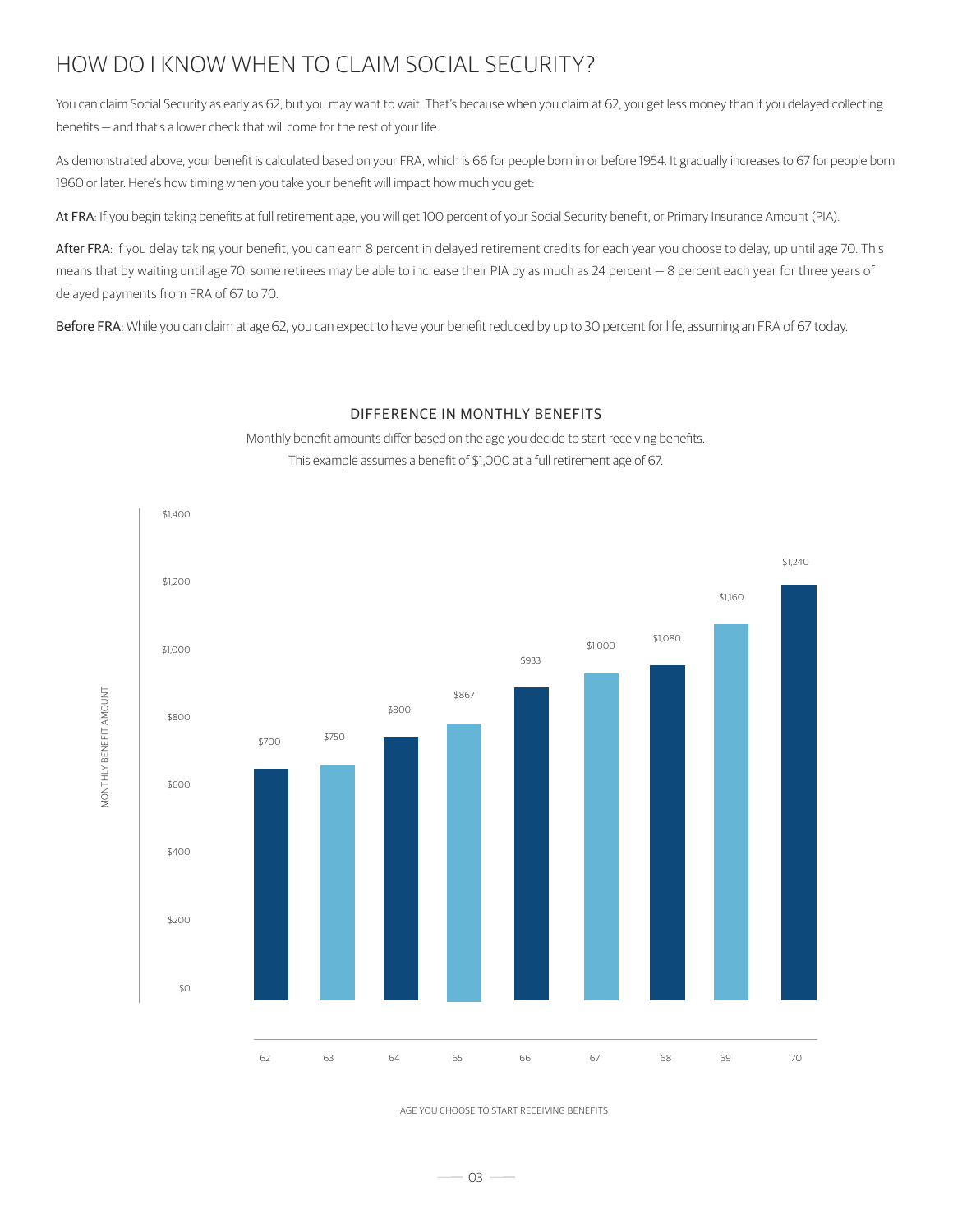## WHAT OTHER FACTORS SHOULD AFFECT MY DECISION?

On paper, it seems like delaying collecting your benefits until age of 70 is a no-brainer, if you can swing it. After all, it means you'll get a much bigger check every month. However, there are other factors to consider before making your final decision.

#### Savings and Investments

Social Security is just one part of your retirement plan. If you have enough money to stop working, you might be able to retire and then use savings and investments to bridge the gap before collecting Social Security at or after your FRA. However, if you haven't saved enough to live comfortably prior to your FRA, it may be better to collect Social Security benefits than go into debt, or sell investments or other things that you own.





#### Whether You Plan to Keep Working

If you're thinking of claiming Social Security early but plan to keep working, you need to be aware of the earnings rule. Up until you turn FRA, you are restricted on the amount of income you can earn before your benefits will be impacted. If you earn more than the set limits (which can change each year), your benefits will be reduced.

#### Health and Longevity

Simply put, if you're in good health and happy to be working, it may make sense financially to delay retirement so that you can increase the amount you'll receive later. This might not be an option for everyone though, so it can be helpful to calculate your "crossover" age, which is the age at which the total amount of benefits you would receive after FRA exceeds the total you would receive if you took benefits before FRA.

An example: If your FRA is 66 and you begin taking benefits at 62, your crossover age is approximately 78. What this means is that you stand to collect more in total benefits if you live beyond 78 and wait to collect Social Security until your FRA. The Social Security Administration has calculators to help you estimate your benefits.



 $-04 -$